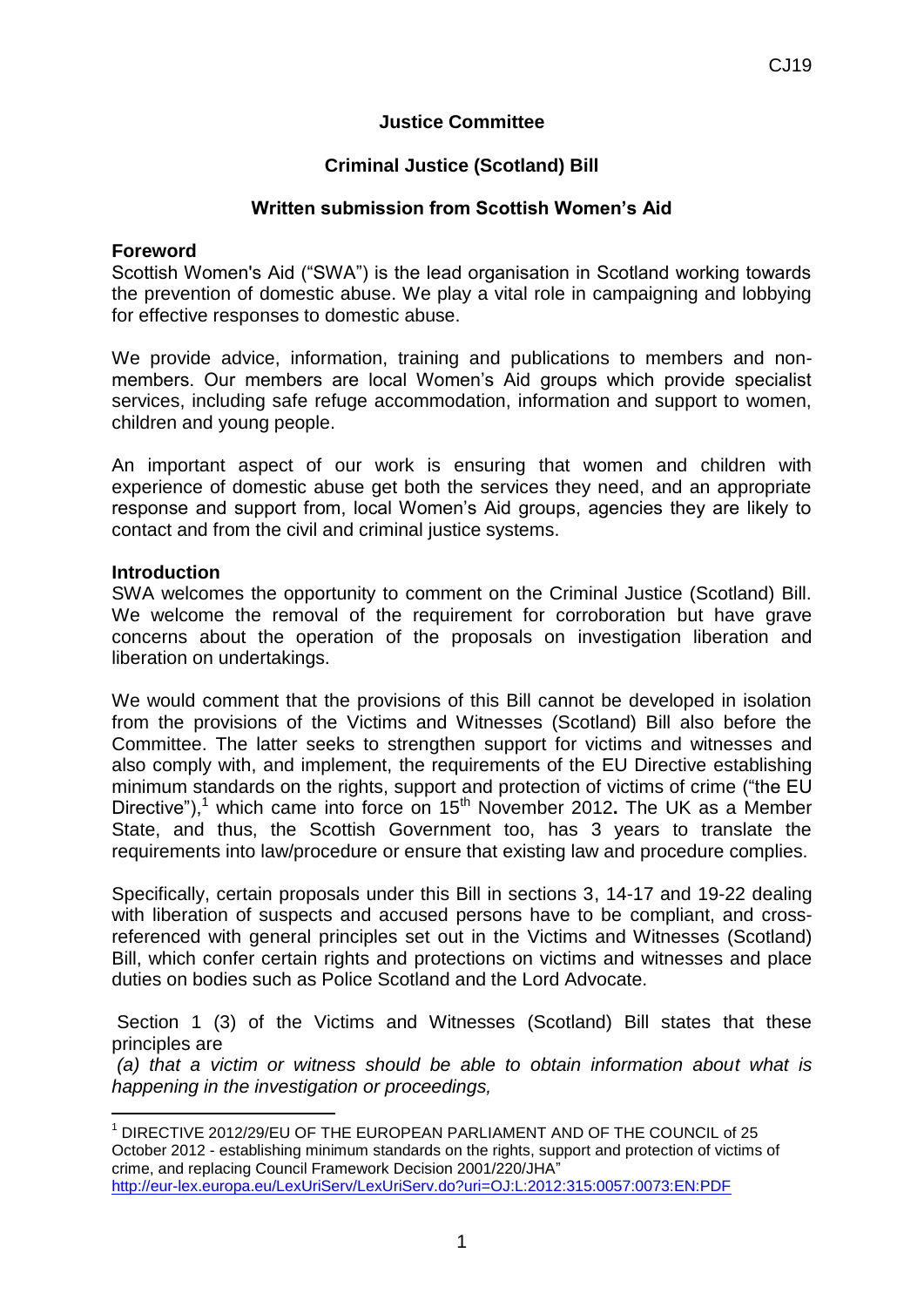*(b) that the safety of a victim or witness should be ensured during and after the investigation and proceedings,* 

*(c) that a victim or witness should have access to appropriate support during and after the investigation and proceedings,* 

*(d) that, in so far as it would be appropriate to do so, a victim or witness should be 25 able to participate effectively in the investigation and proceedings.*

The rights of the suspect/accused have to be balanced with those of the victim, a position supported by the EU Directive on victims, Article 13 of the Convention for the Protection of Human Rights and Fundamental Freedoms ("the ECHR") and Article 47 of the Charter of Fundamental Rights of the European Union, which gives the victim a right to an effective remedy and to a fair trial. In considering the accused's rights under Articles 5 and 6 of the Convention, the rights of victims of crime must also be considered, specifically

- Article 2- Right to life, liberty and security of person which has been interpreted to refer to a state's obligation to protect through an effective system for the prevention, investigation and prosecution of crime
- Article 3- Prohibition of torture- in relation to victims, breaches occasioned by a failure of police procedure/investigation or a failure to prosecute
- Article 8- Right to respect for Private and Family Life
- .Article 13- Right to an effective remedy, including that there be a proper investigation of alleged crime

It is important that the proposals contained within this Bill are implemented correctly, to protect and improve the experience of women, children and young people experiencing domestic abuse who become involved with the criminal justice system as a result of such abuse.

## **Section 3- Information to be given on arrest**

When a constable arrests a person (or as soon afterwards as is reasonably practicable), they must inform that person of the general nature of the offence in respect of which the person is arrested and of the reason for the arrest. However, there is no requirement for the complainer to be so informed and the section must state this.

Women, children and young people experiencing domestic abuse, as complainers, must be made aware of what the police investigation and any resultant prosecution will focus on. Identifying the offence as involving domestic abuse will name the behaviour and make it clear to the abuser and complainer that the abuser's behaviour is recognised as such by the criminal justice system, which also means that the provisions of the Joint Protocol between the police and the Crown on the investigation and prosecution of domestic abuse, currently under revision, ("the DA Protocol")  $2$  will be invoked and must be followed by police and prosecution.

This is also important in relation to the police investigation and their work in evidence gathering and risk assessment in relation to domestic abuse, particularly

-

<sup>2</sup> 2"In Partnership, Challenging Domestic Abuse"

[http://www.acpos.police.uk/Documents/Policies/CRIME\\_ACPOS-COPFSDomesticAbuseJointProtocolV3\\_Dec%2008.pdf](http://www.acpos.police.uk/Documents/Policies/CRIME_ACPOS-COPFSDomesticAbuseJointProtocolV3_Dec%2008.pdf)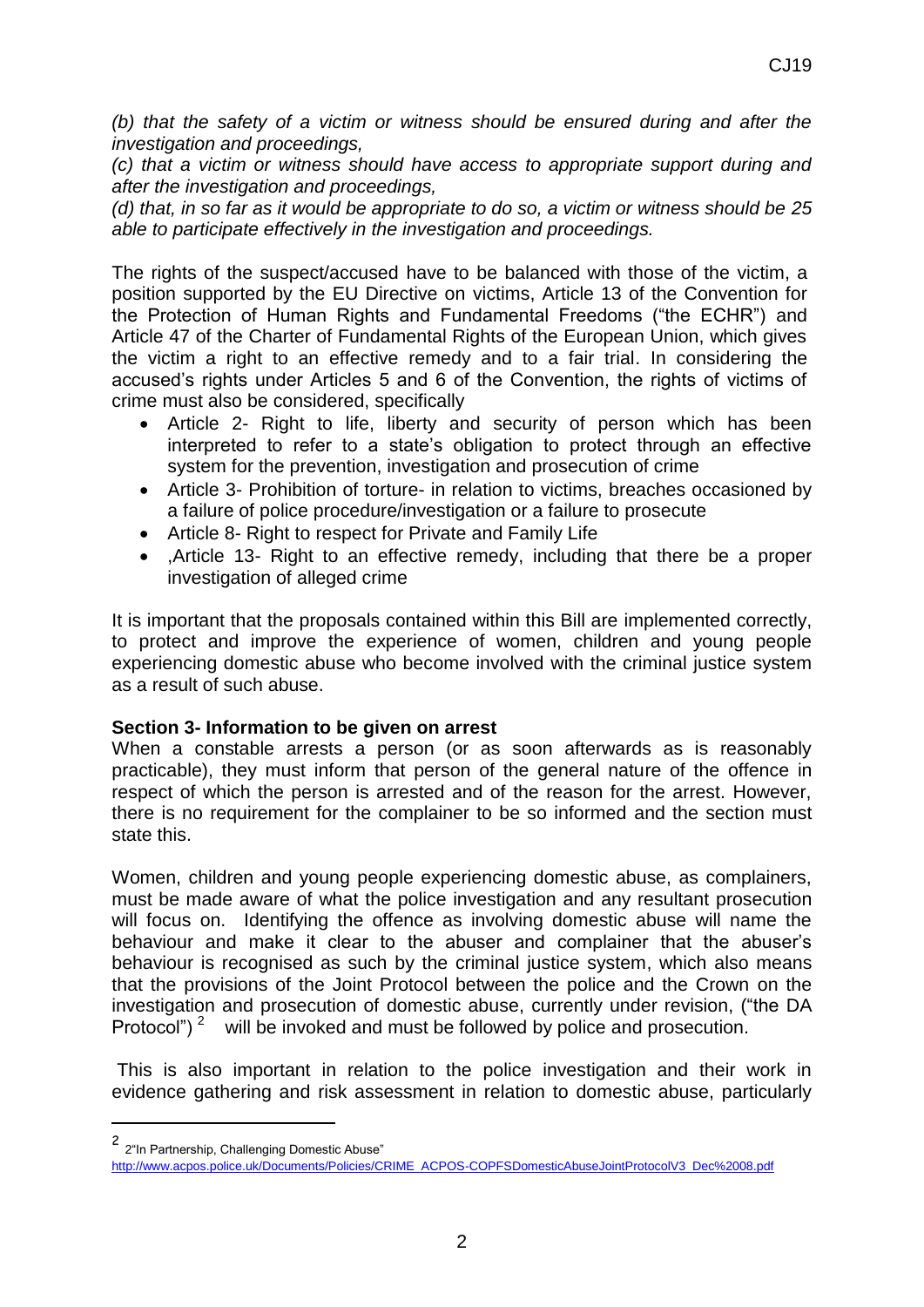since it is proposed that suspects may be released on investigative liberation or undertakings by the police.

It will provide clarity for complainers in relation to the eventual charges brought and situations where either the prosecution proceeds in a different direction or no prosecution is taken, particularly given the rights that victims have under the EU Directive to receive information on the proceedings generally and to challenge decisions.

Further, providing women, children and young people who have experienced offences involving domestic abuse with information to this effect will both allow them to access both targeted and specialised support provided by Women's Aid groups and also signpost and passport them to specific domestic abuse-advocacy court support.

**Investigative Liberation Section 14- Release on conditions Section 15- Conditions ceasing to apply Section 16- Modification or removal of conditions Section 17- Review of conditions** 

SWA has concerns about the operation of the proposals on investigation liberation in relation to the risk posed to complainers in cases involving domestic abuse and how this is assessed. Police Scotland share some of these concerns and we would urge the Committee to seek their views and observations on these matters

## **Section 14- Release on conditions**

There is no requirement in this section that the complainer be notified of the suspect's release on investigative liberation, and, more importantly, whether or not this is subject to conditions and what these are. There is also no provision for the complainer to comment on whether any condition(s) is appropriate and sufficient for their protection.

In consideration of the latter, the second important point is how the appropriate constable (Inspector or above) assesses whether or not to impose a condition and whether a condition is necessary and proportionate. This test refers to "*proper conduct of investigation*" only and there is no wording to indicate that this encompasses the protection of victims and witnesses and consideration of the risk that the suspect poses to them. It will be necessary to gather the views of the victim in relation to this liberation, given the rights of victims under the EU Directive to obtain information.

Further, since the perpetrator has not been charged with any crime, we understand that this precludes the recording of these conditions on certain police databases, which means that a system will have to be created to allow circulation of details of special conditions within, and across, Police Scotland Divisions.

## **Section 16- Modification or removal of conditions**

Our comments on section 15 also apply here. Section 16 does not provide that the victim is to be informed and consulted before any modification or removal of a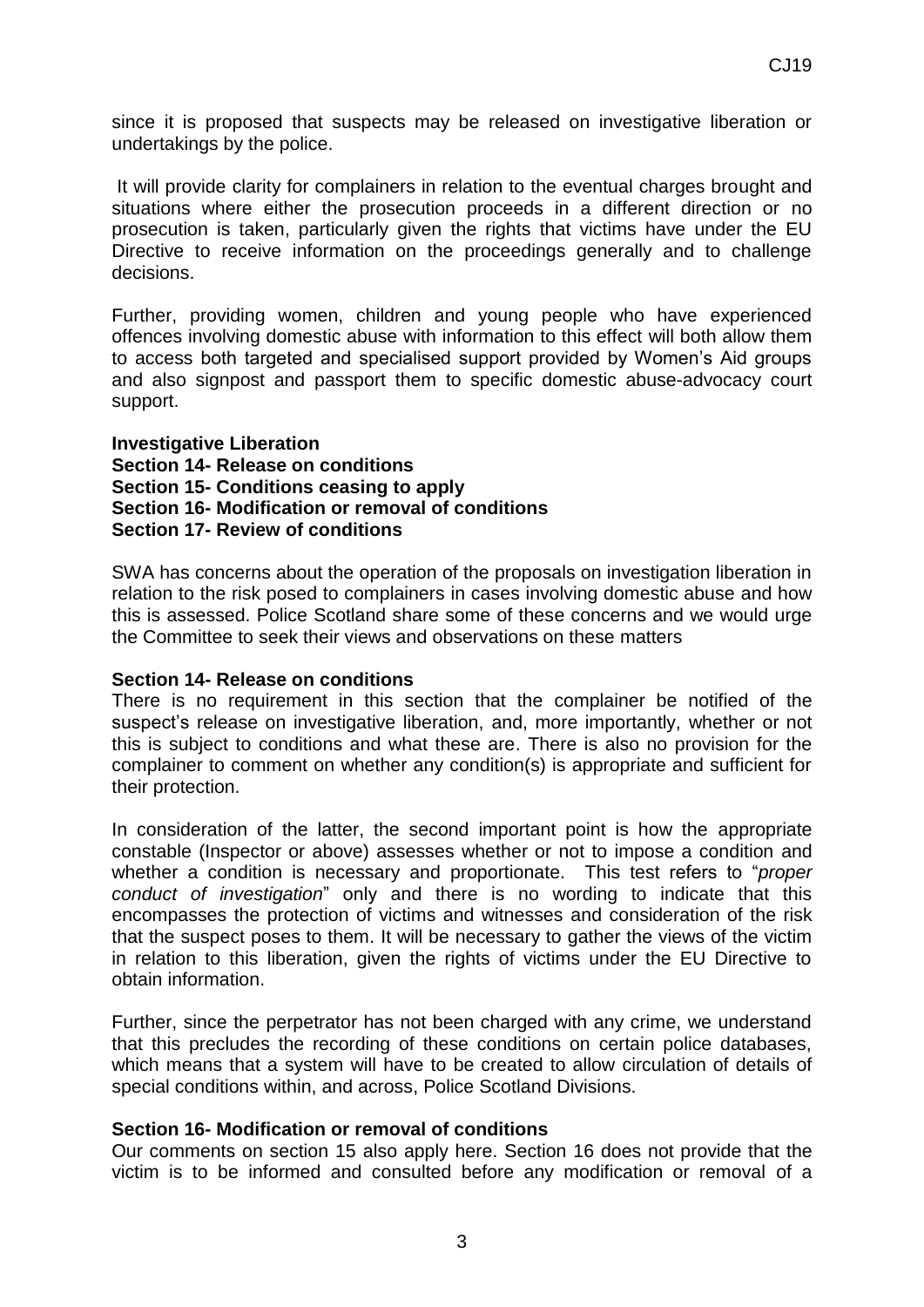condition; how their views and safety are to be taken into account or how they are able to challenge decisions to modify or remove conditions; nor does it provide that a condition can be increased if not adequate to protect victim/witness.

The section also does not contain any provision for the procurator fiscal to be consulted and make representations before the police take a decision to modify or remove a condition.

#### **Section 17- Review of conditions**

This allows the suspect, at any time, to apply to the sheriff to have the condition reviewed and requires that the sheriff must give the procurator fiscal an opportunity to make representations.

Again, there is no duty to inform the victim and take their views and safety into account before a decision is made.

This section poses a particular problem to women, children and young people experiencing domestic abuse as it may interfere with the accurate assessment of the risk that the abuser poses and therefore, how they are supported and their engagement with the Multi-Agency Risk Assessment Conferences ("MARAC"). There is no mechanism for them to challenge the suspect's application to have a condition reviewed or provision for the Fiscal to seek the imposition of a more onerous condition if those already in place are not adequate to protect the victim and/or witnesses. This is an issue of concern where offences involving domestic abuse are involved given the risk that abusers pose to women, children and young people.

The legislation, therefore, should explicitly state that an assessment must be carried out on the risk posed to the victim by the suspect not being detained. It is therefore crucial that the Lord Advocate continues to specify, through Lord Advocate's Guidelines and the DA Protocol, that domestic abuse is a special case in these circumstances and that a detailed risk assessment must be carried out in every domestic abuse case where release from detention is considered.

**Police Liberation Section 19- Liberation by police Section 20- Release on undertaking Section 21- Modification of undertaking Section 22 Review of undertaking** 

These sections represent a widening of the existing police powers to liberate an accused on an undertaking to appear in court on a specified date, sometimes referred to colloquially as 'police bail'. We would reiterate the comments made in relation to sections 14-17 above on the risk posed to complainers in cases involving domestic abuse and how this is assessed. However, the issues are more serious here because the accused will be at liberty for a much longer period of time, and so the imposition of appropriate and adequate conditions and the maintenance of these until the court date are of high importance.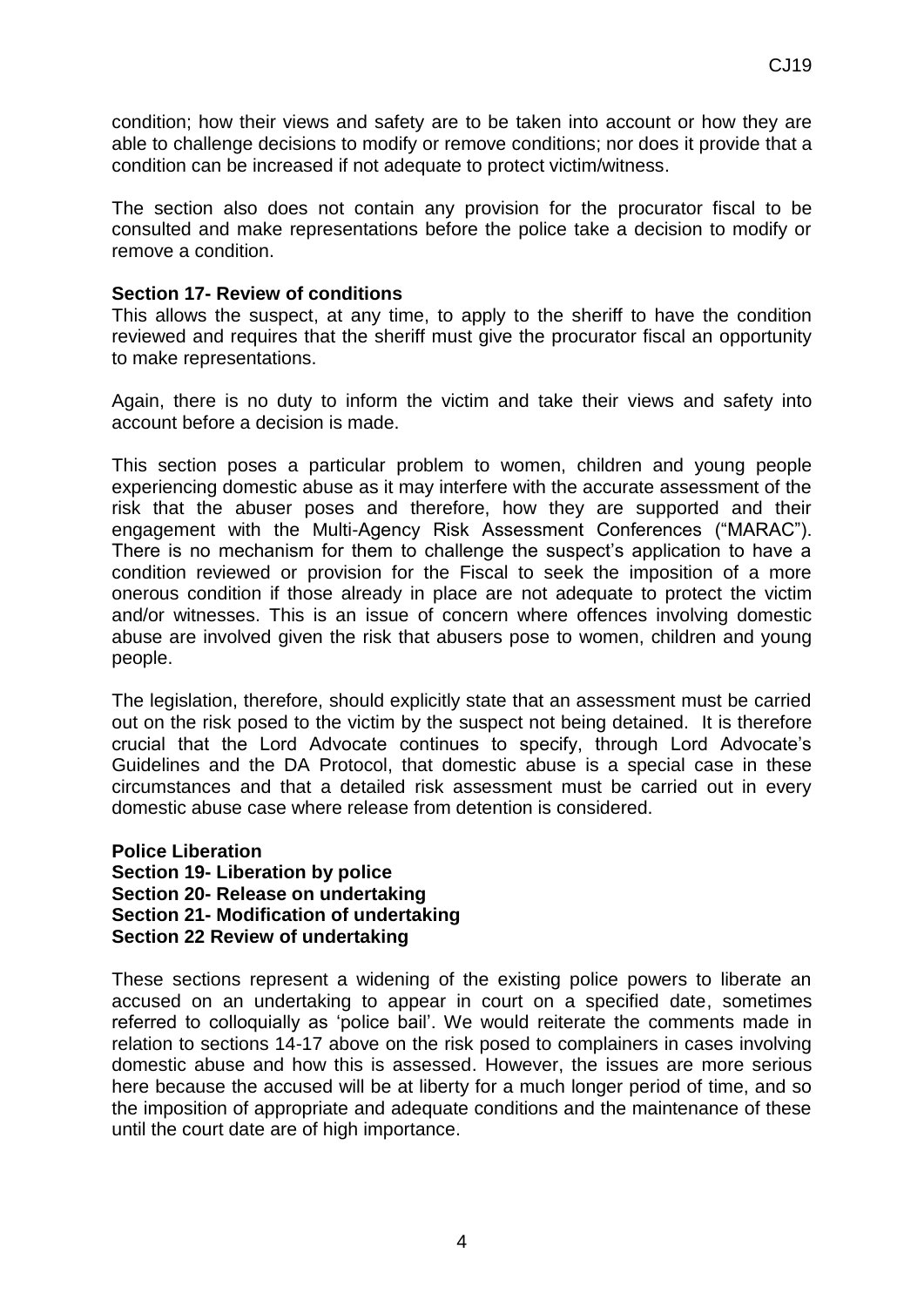Again, we would urge the Committee to seek the views and observations of Police Scotland on these matters.

## **Sections 19 and 20**

Sections 19 and 20 allow the police to liberate the accused with or without conditions, such conditions being *"…necessary and proportionate for the purpose of ensuring that the person does not obstruct the course of justice in relation to the offence..."* It is not clear whether this wording includes protection of witnesses and an assessment of any risk that the accused poses or that it would specifically prohibit interfering with witnesses, as per section 25 (5) (c) of the Criminal Procedure (Scotland) Act 1995 ("the 1995 Act.")

Again, the section does not provide the following: that victims be informed of the release of the accused and the nature of the conditions; that their views be taken of the risk that the accused poses and whether the conditions will be adequate; how these matters are taken into account in determining decisions to liberate and how victims can challenge conditions or seek the imposition of more appropriate and adequate protection.

As we have stated above, the legislation should explicitly state that an assessment must be carried out on the risk posed to the victim by the suspect not being detained. In this regard, a detailed risk assessment must be carried out in every domestic abuse case where release from detention is considered.

## **Sections 21 and 22**

These sections are of particular concern. Section 21 allows the Fiscal to modify, remove, or alter any condition imposed under section 20 but section 21(2) specifically provides that any alteration to a condition in an undertaking should not make a condition more onerous on the accused. This prohibition is likely to compromise the safety of women, children and young people experiencing domestic abuse in situations where either the risk posed by the abuser was not adequately assessed at the time the original conditions were imposed or the conditions require to be enhanced to cover additional areas or a change in circumstances of complainers**.** This prohibition, therefore, should be removed from the section.

We recognise that the accused must sign the undertaking and therefore, would have to agree to the imposition of a more onerous condition. However, since the Fiscal is obliged to give the accused notice of any application under this section, it is possible to amend section 22 so that it also allows the accused to be heard by the sheriff where the Fiscal gives notice of an intention to impose a more onerous condition.

Under section 21(3), an undertaking will expire at the end of the day on which the accused is required to appear in court. There is potential for delays in the court process to be a problem here. If the case calls in court, and for any reason has to be continued at another date, we understand that the Fiscal would ask the Sheriff to reinstate the conditions. However, if the case does not call, it appears that the conditions fall and the accused would no longer be subject to any restrictions, a matter which requires further investigation.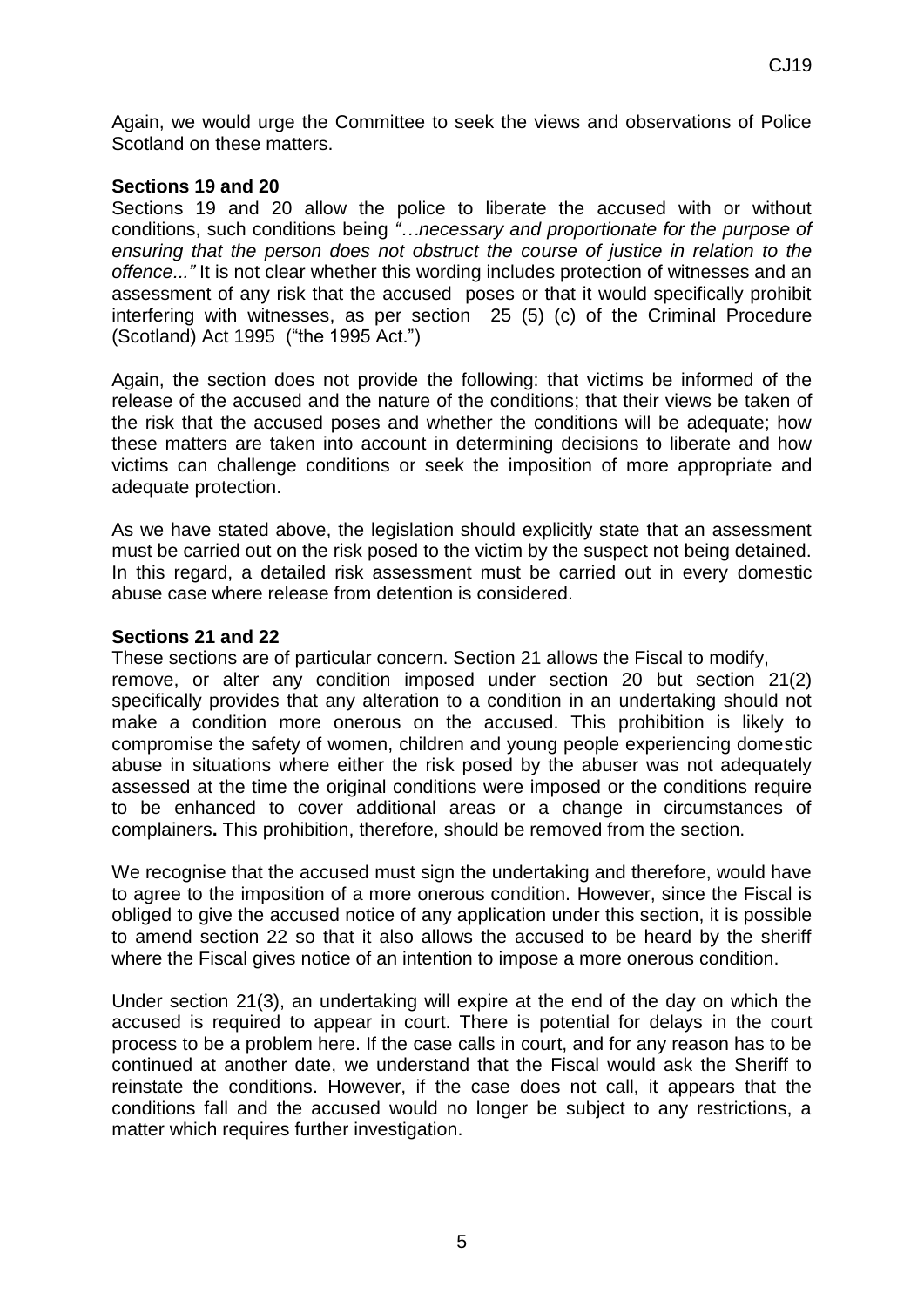We have serious concerns about the exercise of this power in relation to domestic abuse incidents as it constitutes a departure from the agreed procedure set out in the DA Protocol. While the police can currently liberate on an undertaking, this is a power used in limited circumstances and not routinely for domestic abuse, since, as a consequence of the Lord Advocate's Guidelines and the DA Protocol, most domestic abuse cases result in custody if there is sufficient evidence to charge. There is already a problem with accused persons released on bail committing further offences and this would be exacerbated by the numbers likely to be afforded temporary release.

obtain the views of the victim as to the efficacy of any review.

Detaining abusers

-

- gives them a very specific message in terms of the unacceptability and criminal consequences of their current and future offending behaviour
- gives women breathing space
- gives police and Fiscals a longer and better opportunity to properly risk assess in terms of release on bail and bail conditions.

It is therefore crucial that the Lord Advocate continues to specify, through Lord Advocate's Guidelines and the DA Protocol, that domestic abuse is a special case in these circumstances and that a detailed risk assessment must be carried out in every domestic abuse case where release from detention is considered.

A further issue is how this process would be administered in terms of advising victims of the suspect's liberation, a matter of significant importance in domestic abuse cases where the woman must be told as soon as possible that the abuser is being released and returning home. This is usually done by the police or VIA, where appropriate, but it is not clear how the police could continue to carry out this function in the face of increased numbers.

We would draw the Committee's attention to the Scottish Government-commissioned research<sup>3</sup> on the use of undertakings in summary criminal proceedings, the findings of which support our concerns, namely:-

• The biggest issue is that offenders released on undertakings felt that they had not been arrested "*on a bad charge"* and that the offence was minor and a lesser offence. There is a concern that abusers will begin to regard, or further regard in some cases, incidents involving domestic abuse as a "lesser offence" which is completely inappropriate.

<sup>&</sup>lt;sup>33</sup> Summary Justice Reform: Undertakings Evaluation: Scottish Government; Edinburgh 2012 <http://www.scotland.gov.uk/Resource/0038/00388998.pdf>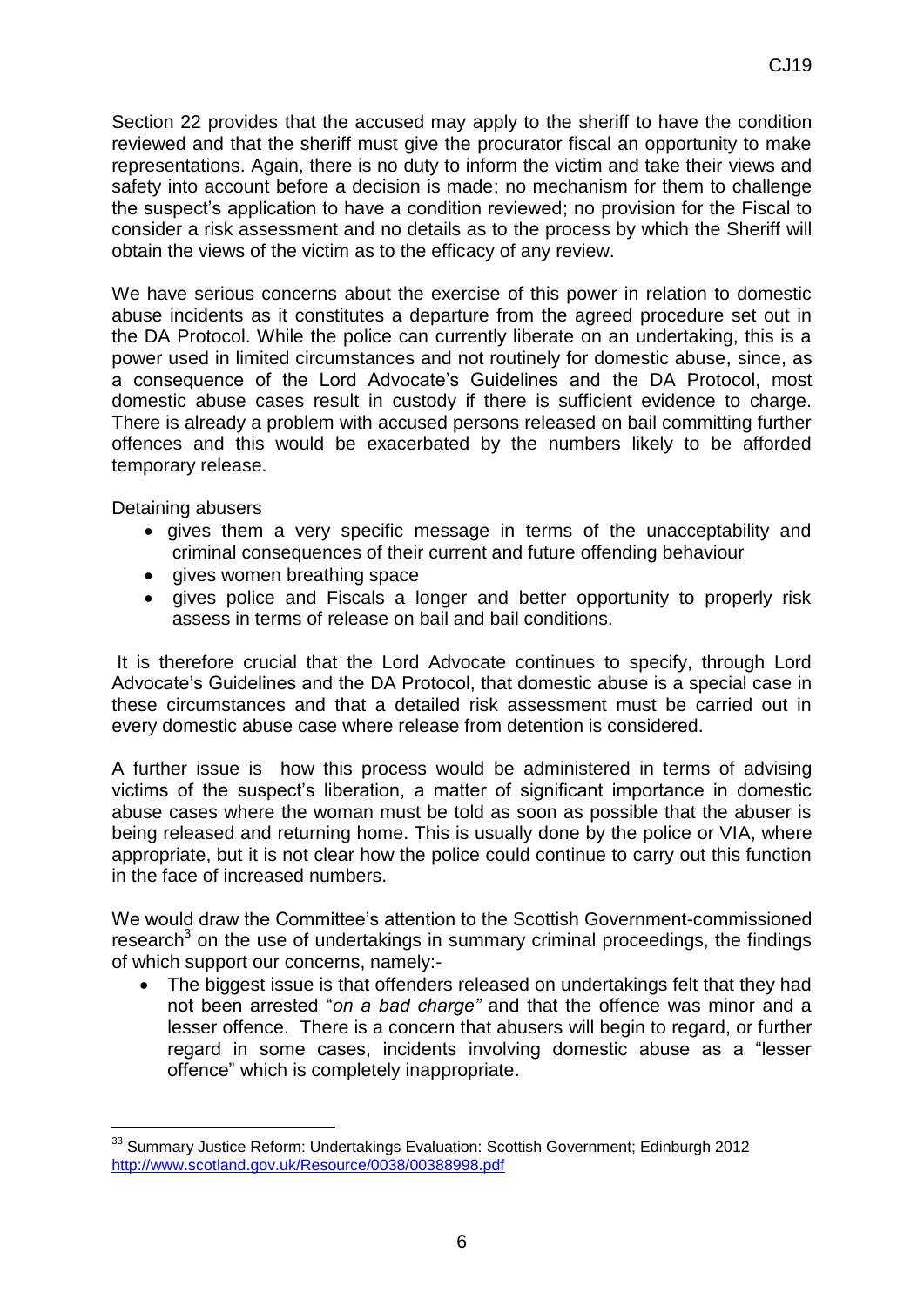- Concerns amongst police that they were not able to devote adequate time into a decision on whether to release an accused on an undertaking. This means that a proper risk assessment for domestic abuse offenders may not be done, especially for those who are perceived as "first time" offenders.
- Generally, undertakings were not said to be pro-actively policed. Police officers reported that there were not enough resources to monitor compliance with undertakings conditions as effectively and adequately as the monitoring done on bail conditions. Undertakings conditions would only be pro-actively policed if the accused was reported for another offence while on an undertaking.
- A notable increase in the number of convictions for breach of undertakings in the period since April 2006 both nationally and in each of the case study areas, possibly due to increased use of undertakings for more complex offences.
- Factors cited as a reason to release someone on an undertaking were cell capacity or whether the accused had a medical condition. There is therefore a substantial concern that abusers who pose a risk would be inappropriately released simply because there was no room for them.

# **Section 51- Abolition of requirement for constable to charge**

Paragraph 37 of the Policy Memorandum states that "*The existing requirement that the police must charge a person upon arrest and prior to reporting the person to the procurator fiscal is removed. "*

In terms of the right to information that will be given to victims of crime under the new EU Directive, complainers will have a right to information on decisions made by the police in relation to any incident reported to them. This will include access to information and an explanation as to why a suspect was not charged, a particular charge was proffered and a report not sent to the Fiscal. Either this Bill or the Victims and Witnesses (Scotland) Bill will also require to set out a procedure whereby a complainer can challenge the basis of any police decision not to report to the Fiscal or not to charge a suspect.

If the decision on charging is delayed until a report is sent to the Fiscal, this will result in uncertainty for the victims as to whether proceedings are to be taken and the basis on which this will happen. There will be additional issues relating to protection for complainers and witnesses and accurate assessment of risk that the accused presents if there is no clarity and early determination of the severity of the offence committed.

To ensure consistency across Police Scotland, the Lord Advocate will require to issue guidance defining and containing the exercise of police discretion on how and when police will charge and/or report to the Fiscal because this discretion cannot be unfettered. In particular, this guidance must refer to the instructions in the DA Protocol on the investigation and reporting of offences involving domestic abuse to the Fiscal and the presumption that these will be reported where the evidence is sufficient to do so.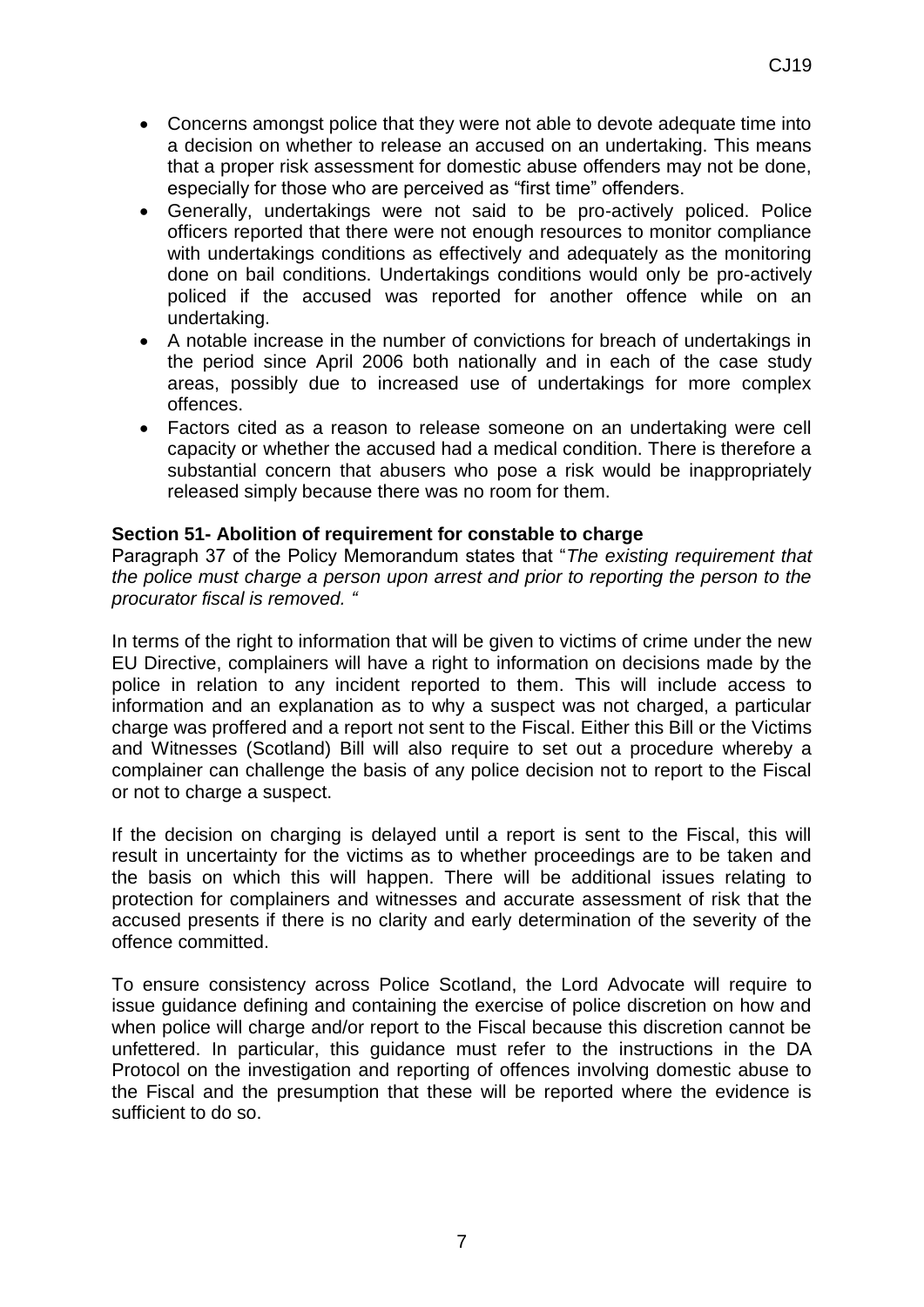These instructions should be contained in the Police Scotland Domestic Abuse Toolkit, an operational guidance document for all officers on the practical elements of policing domestic abuse.

# **Section 57- Corroboration**

SWA welcomes the move to abolish the requirement for corroboration. We support Lord Carloway's view that evidence should be reviewed based on its quality rather than quantity and that lack of corroboration in itself should not be a barrier to justice. Courts should have the opportunity to consider cases that previously would not have come before them solely due to a binary rule of counting evidence.

This is not to say that if corroborating evidence exists that it should not be gathered and submitted to the Crown, a position that should be supported by guidelines from the Lord Advocate, as referred to in the Report at paragraph 7.3.2, on page 288, viz "… *It would also not detract from the need for the police to follow up all reasonable lines of investigation, including detecting corroboration if it can reasonably be found.* ". A more robust evidence- gathering culture and process to inform and support prosecution decisions is required, with the police being instructed to carry out a thorough investigation. For domestic abuse, it is important that the DA Protocol remains resolute on the obligations on police and the COPFS in terms of securing the best possible quality and variety of evidence to support a prosecution for crimes involving domestic abuse

There has been concern raised in some quarters that removal of the requirement for corroboration would result in an increase in miscarriages of justice. Firstly, there is no evidence to suggest that that this is an issue in other jurisdictions that do not have this requirement. Most importantly, the requirement to prove *"beyond reasonable doubt*" that the offence took place is a significant protection against wrongful conviction.

In relation to domestic abuse, changing to a requirement for an adequate quality, and not simply quantity, of evidence will:-

- Address the issue of domestic abuse cases not going forward due to technicalities, or cases collapsing, both of which deter women from seeking redress through the criminal law
- Redress the balance where , currently, a very persuasive and credible witness with no other evidence is being disadvantaged; this refers to women who have all the hallmarks of exposure to prolonged domestic abuse and have come forward for the first time to be heard, only to be told that there is not enough evidence for the case to be heard, that there is no corroboration
- Serve as both a preventative and punitive measure in terms of awareness of the criminal justice response to domestic abuse; by allowing greater numbers of women to come forward, there is more scope for perpetrators to be brought before the court and they, the public at large and women, children and young people experiencing domestic abuse will be aware of this fact.

We are clear that the removal of the requirement for corroboration as an access to justice reform in order to allow more cases to come to court is not the same as securing more convictions, nor should it be regarded as such. Convictions are the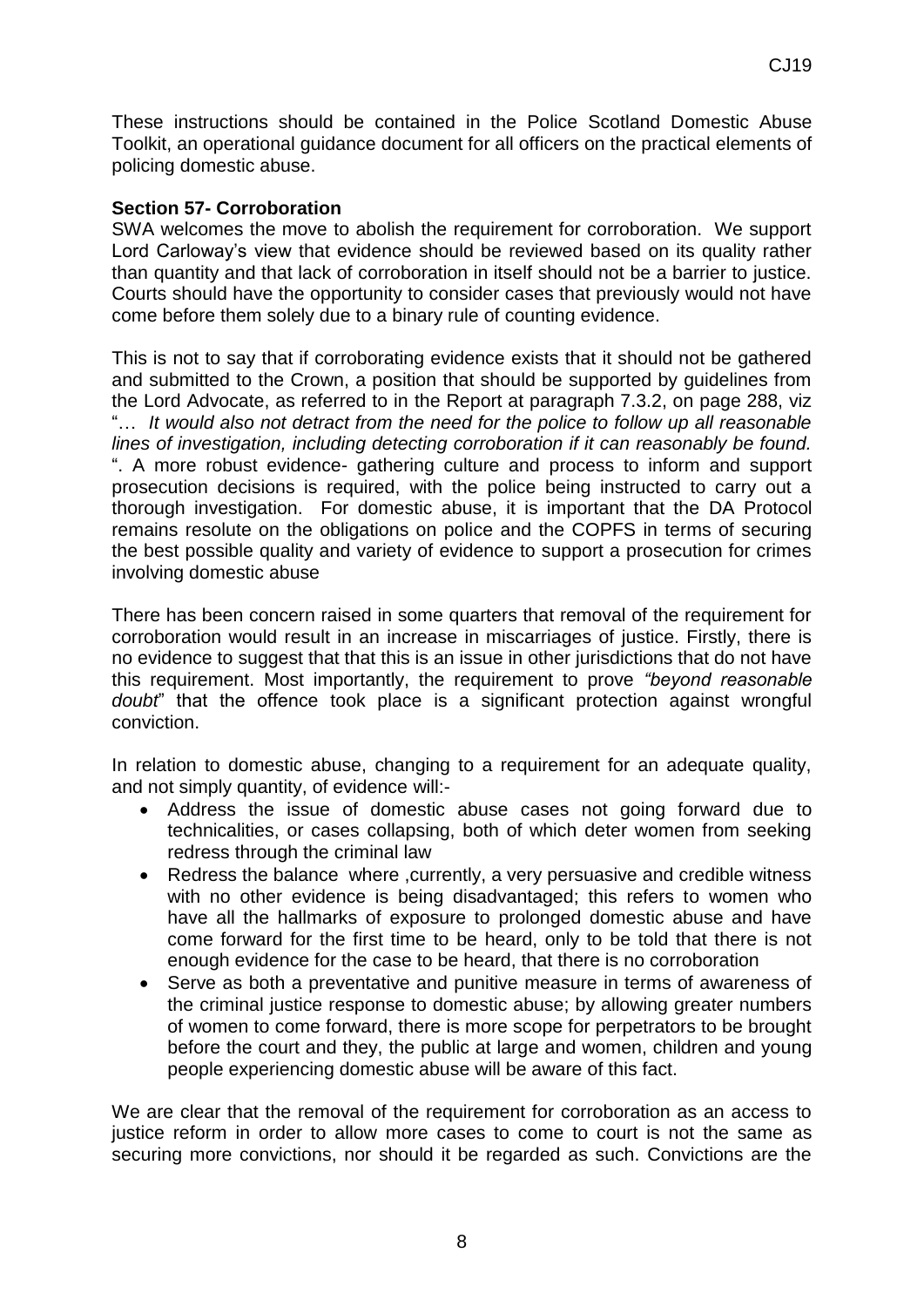sole preserve of the judge or jury and it is of vital importance that this independent consideration of the evidence continues.

Further support for the removal of the requirement for corroboration has come from the United Nations. The UN Committee on the Elimination of Discrimination against Women ("CEDAW") has published its Concluding Observations on the Seventh Periodic Report of the United Kingdom of Great Britain and Northern Ireland, which called for the *"burdensome requirements of corroboration*" in sexual offence cases in Scotland to be removed.

CEDAW said the Scots criminal law requirement for corroboration "impedes" the prosecution of rape and other sexual violence cases, commenting, "*The committee is concerned that, following the findings of the Carloway Review of criminal law and practice in Scotland, the burdensome requirements of corroboration impede the prosecution of rape and other sexual violence cases... The committee urges the State party to consider implementing the recommendations of the Carloway Review regarding the removal of the corroboration requirement in criminal cases related to sexual offences..."*

#### **Provisions on early release- sections 72 -73**

Under section 16 of the Prisoners and Criminal Proceedings (Scotland) Act 1993, the court has a power to be able to punish a person who commits an offence while on early release. Section 72 provides that where the court has determined that a person was on early release at the time the offence was committed, the court must consider making an order under section 16; this power is separate and additional to the normal powers of the court to sentence the person for having committed the offence. SWA supports these proposals.

#### **People trafficking- sections 83- 85**

While we support these proposals as a useful tool to further combat human trafficking in Scotland, existing legislation, which carries up to 14 years imprisonment, should continue to be used and not ignored in favour of the simpler aggravated offence.

Legislation on human trafficking in Scotland has been criticised as being fragmented, and inconsistent with UK law and there is, currently, no legal definition of Human Trafficking within Scots Law. These matters should be further explored and it would also be useful to monitor the UK Government's proposals to introduce a Modern Slavery Bill and how this legislation, if enacted, is implemented and the impact.

#### **Issues not covered in the Bill**

SWA support Rape Crisis' Scotland position in relation to

- Seeking judicial direction for juries in sexual offence cases on delayed disclosure and apparent lack of physical resistance.
- Exploring the feasibility of conducting research into the factors influencing the jury's decision making process in Scotland.
- Commissioning further research into sexual history evidence in sexual offence cases